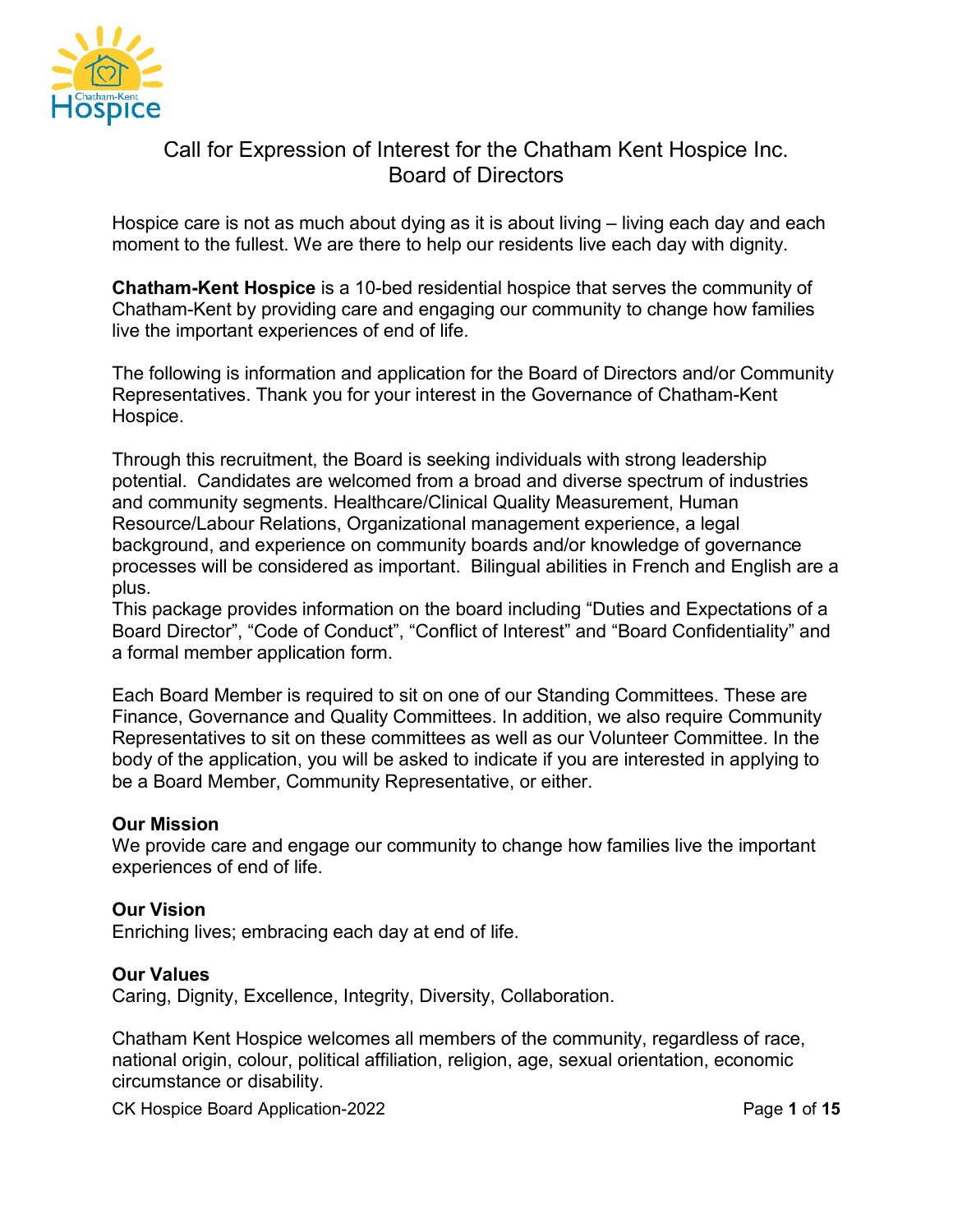Chatham Kent Hospice welcomes and encourages applications from people with disabilities. Accommodations are available on request for candidates taking part in all aspects of the selection process.

Thank you for applying to the Chatham Kent Hospice Board and Committees. All Applicants will be contacted.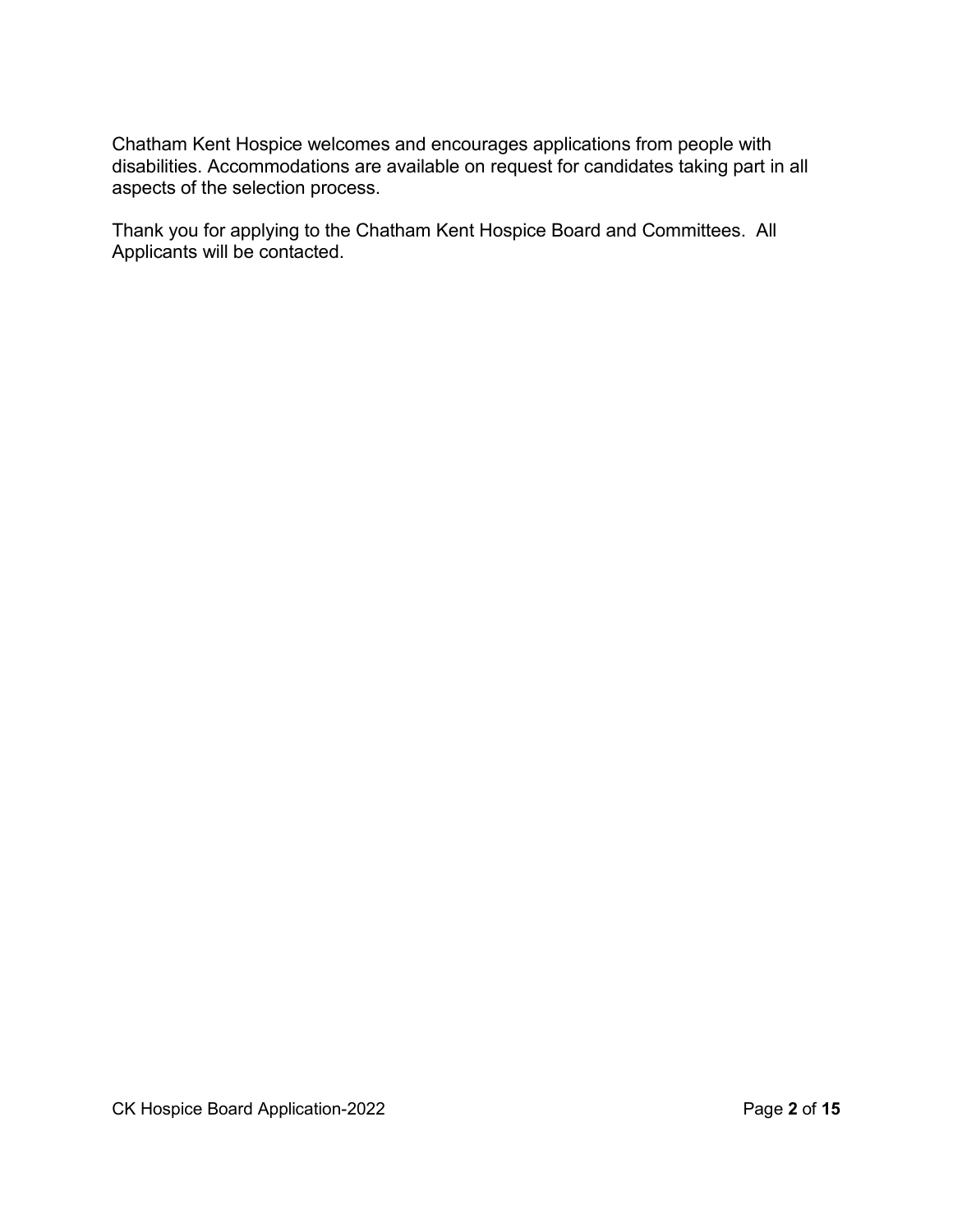

CANDIDATE INFORMATION AND APPLICATION PACKAGE FOR THE CHATHAM KENT HOSPICE INC. BOARD OF DIRECTORS

This package includes:

Part 1:

- a) Board of Directors Duties and Expectations
- b) Role of the Board
- c) Code of Conduct
- d) Conflict of Interest
- e) Confidentiality

Part 2:

a) Chatham-Kent Hospice Board and Committee Application

For more information regarding Chatham Kent Hospice Inc. please visit: <https://www.chathamkenthospice.com/>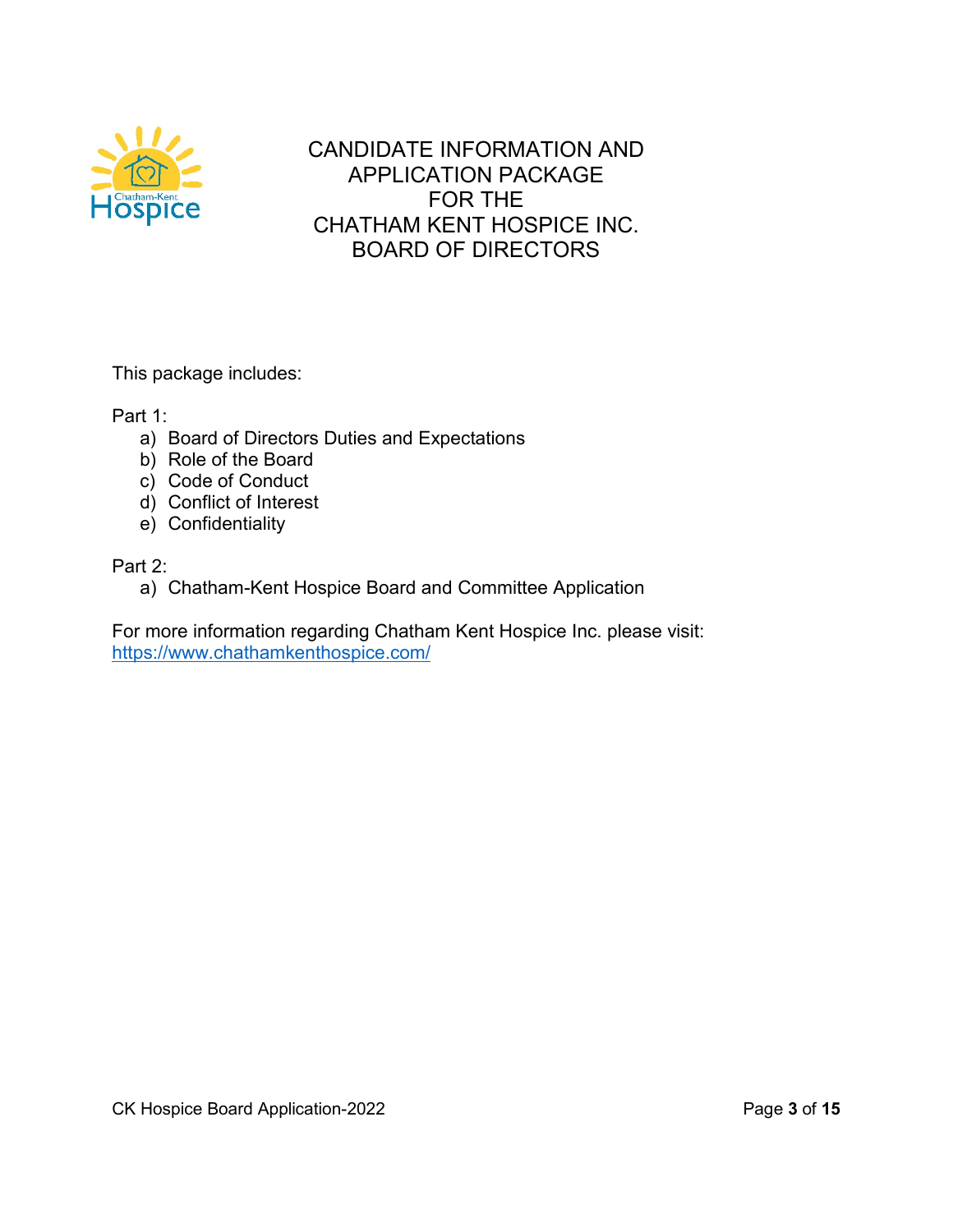

### **Chatham Kent Hospice Inc. Extracted from the Governance Policy CKH-G5-Board of Director Duties and Expectations:**

# **1. Fiduciary Obligation**

- a) All Directors of Chatham Kent Hospice Inc. stand in fiduciary relationship to the hospice corporation.
- b) Each Director is responsible to act honestly, in good faith, and in the best interests of the Chatham Kent Hospice Inc. and each of their founding corporations and, in so doing, to support the hospice in fulfilling its mission, vision and values, and discharging its accountabilities.
- c) A Director shall apply the level of skill and judgment that may reasonably be expected of a person with his or her knowledge and experience. Directorswith special skill and knowledge are expected to apply that skill and knowledge to matters that come before the Hospice.

### **2. Accountability**

- a) A Director's fiduciary duties are owed to the corporations of Chatham Kent Hospice Inc., including observance of the objects, philosophy, and goals described in the respective corporation's by-laws.
- b) A Director is not solely accountable to any special group or interest and shall act and make decisions that are in the best interests of the Chatham Kent Hospice Inc.. A Director shall be knowledgeable of the stakeholders to whom the hospice is accountable and shall incorporate the interests of such stakeholders when participating in making decisions as a Board.

# **3. Education**

a) A Director shall be prepared to become knowledgeable about:

- the Chatham Kent Hospice Inc.
- the health care needs of the community served;
- the duties and expectations of a Director;
- the Chatham Kent Hospice Inc. role and responsibilities in the governance of not-for-profit organizations;
- the Chatham Kent Hospice Inc. governance structure and processes;
- Board-adopted governance policies; and,
- Hospice policies applicable to board members.
- b) To achieve the desired knowledge noted above, a Director will participate in the Chatham Kent Hospice Inc. Board orientation program, orientation to committees, board retreats, and other board education/development sessions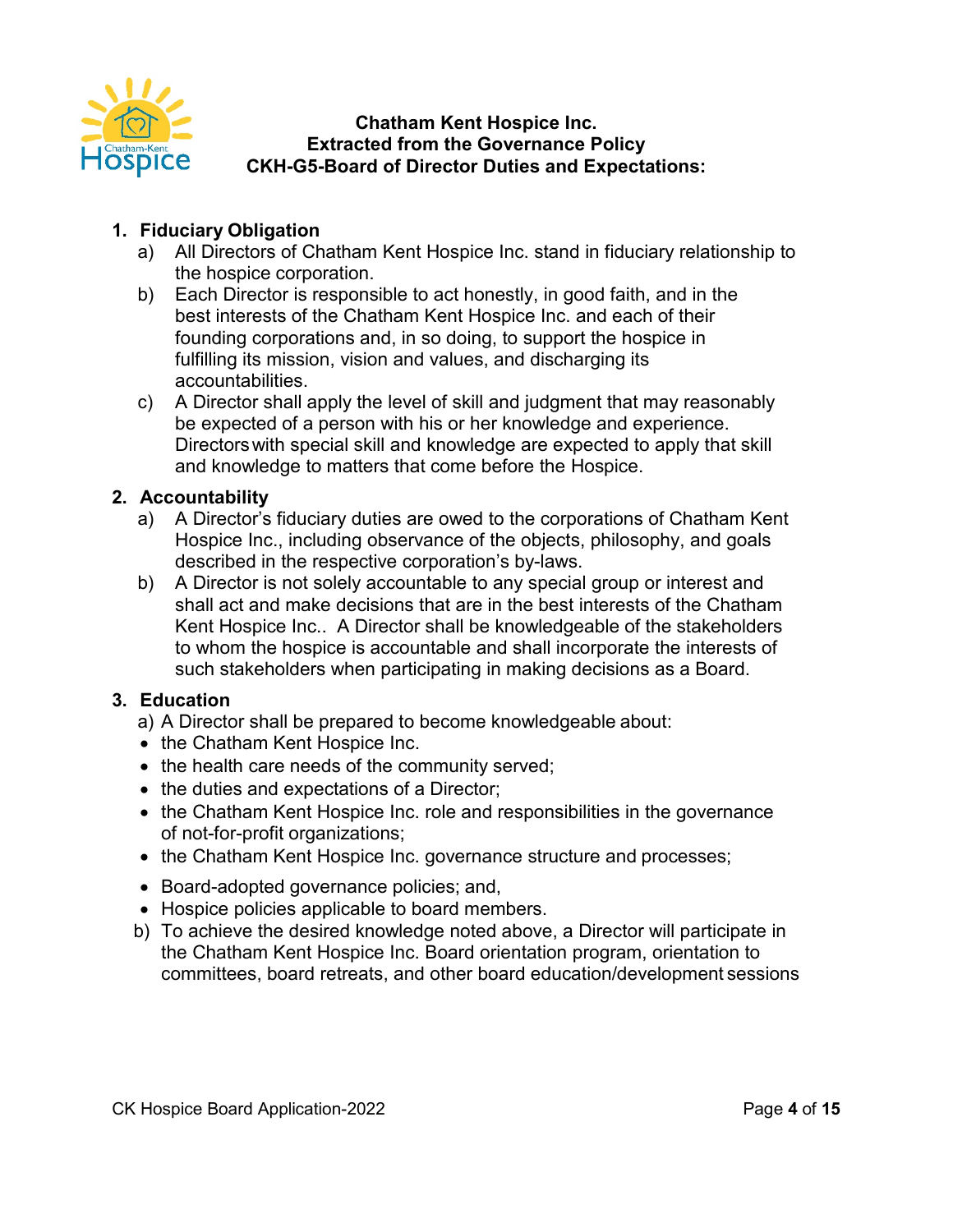# **4. Board Policies and Hospice Policies**

- a) A Director shall be knowledgeable of and comply with the Board and Hospice policies that are applicable to the Board including:
- the Code of Conduct;
- the Conflict of Interest policy;
- the Confidentiality policy;
- the Boards' Role of the Board policy
- the By-Laws;

### **5. Respectful Relationships**

- a) A Director shall develop and maintain sound relations and work cooperatively and respectfully with the Board Chair, other members of the Board, and the senior management.
- b) It is recognized that Directors bring to the Board diverse background, skills and experience. Directors will not always agree with one another on all issues. All debates take place in an atmosphere of mutual respect and courtesy.
- c) All Directors are expected to be objective and willing to listen with an open mind, giving priority to Chatham Kent Hospice Inc. as a whole and to help the Board arrive at appropriate group decisions.
- d) The authority of the Chair must be respected by all Directors.

# **6. Community Representation and Support**

a) A Director shall represent Chatham Kent Hospice Inc. in the community when asked to do so by their Board Chair. Board members are encouraged to support the fundraising activities of the Chatham-Kent Hospice Foundation through attendance at Chatham-Kent Hospice sponsored events.

### **7. Time and Commitment**

- a) A Director is expected to commit the time required to perform regular Board and committee duties. Chatham Kent Hospice Inc. Director is expected to adhere to the Board's attendance requirements, attending at least 75% of Board and committee meetings. The policies contain provisions for the removal of a Director if he or she is absent for three consecutive regular meetings of the Chatham Kent Hospice Inc. Board.
- A Director is expected to serve on at least one standing committee.
- A Director is expected to participate in occasional planning and developmental retreats in addition to their regular time commitment, and to support other special events and celebrations as possible. Refer to CKH-G3-Board & Committee Meeting Attendance Policy

### **8. Conflict of Interest**

- a) Directors avoid situations in which their personal interests will conflict with their duties to the corporation. Directors also avoid situations in which their duties to the corporation may conflict with duties owed elsewhere.
- b) Directors will be held to strict standards of honesty, integrity and loyalty. A Director does not put personal interests ahead of the best interests of

CK Hospice Board Application-2022 Page **5** of **15**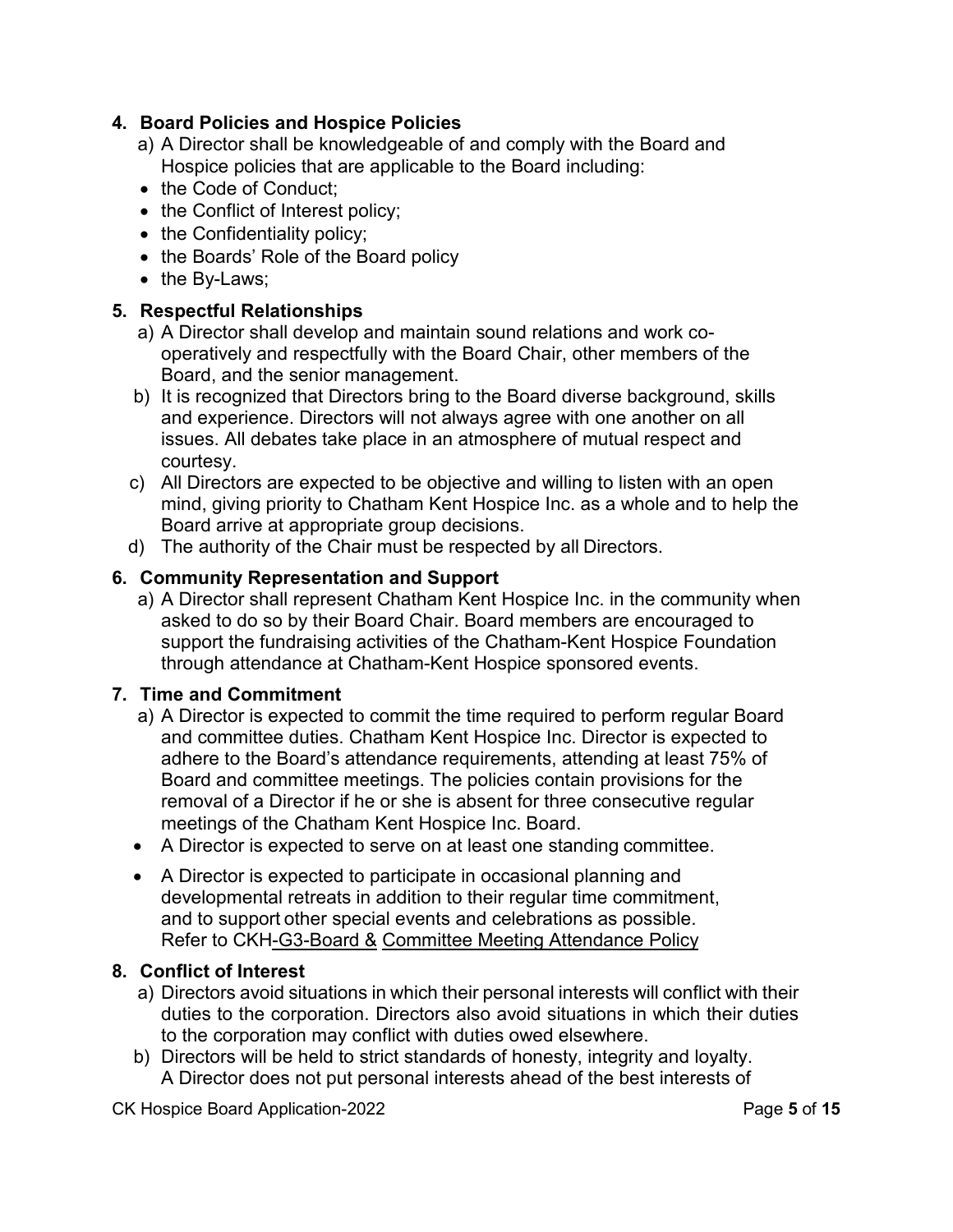the corporation. Refer to CKH G2 Conflict of Interest Policy

## **9. Confidentiality**

- a) It is recognized that the role of Director may include representing Chatham Kent Hospice Inc. in the community. However, such representations must be respectful of and consistent with the Director's duty of confidentiality.
- b) Every Director, officer and employee of the corporation shall respect the confidentiality of information about Chatham Kent Hospice Inc., whether that information is received in a meeting of the Board or of a committee or is otherwise provided to or obtained by a Director. Refer to Chatham Kent Hospice Inc. CKH-G1-Confidentiality Policy

### **10. Contribution to Governance**

- a) Directors are expected to make a contribution to the governance role of their Board and the Chatham Kent Hospice Inc. through:
- Reading materials in advance of meetings and coming prepared to contribute to discussions;
- Offering constructive contributions to board and committee discussions;
- Contributing his or her special expertise and skill;
- Respecting the views of other members of the Chatham Kent Hospice Inc.;
- Respecting the role and Terms of Reference of Board committees; and
- Participating in board and committee evaluations and annual performance reviews.

## **11. Continuous Improvement**

a) A Director shall commit to be responsible for continuous self-improvement. A Director shall receive and act upon the results of board effectiveness evaluations in a positive and constructive manner.

### **12.Term and Renewal**

a) A Director may be elected for two (2) x three (3) year terms up to six (6) years (Article 4.6-By-Law # 1). A Director's renewal is not automatic and shall depend on the Director's attendance and performance. The only exception is that the outgoing Chair shall serve as "Past Chair" for one year regardless of years of service. A Director may, by resolution of the Board, have his maximum term as a Director extended for the sole purpose of that Director succeeding to the office of Chair or serving as Chair. (By-Law # 1- Article 4.8).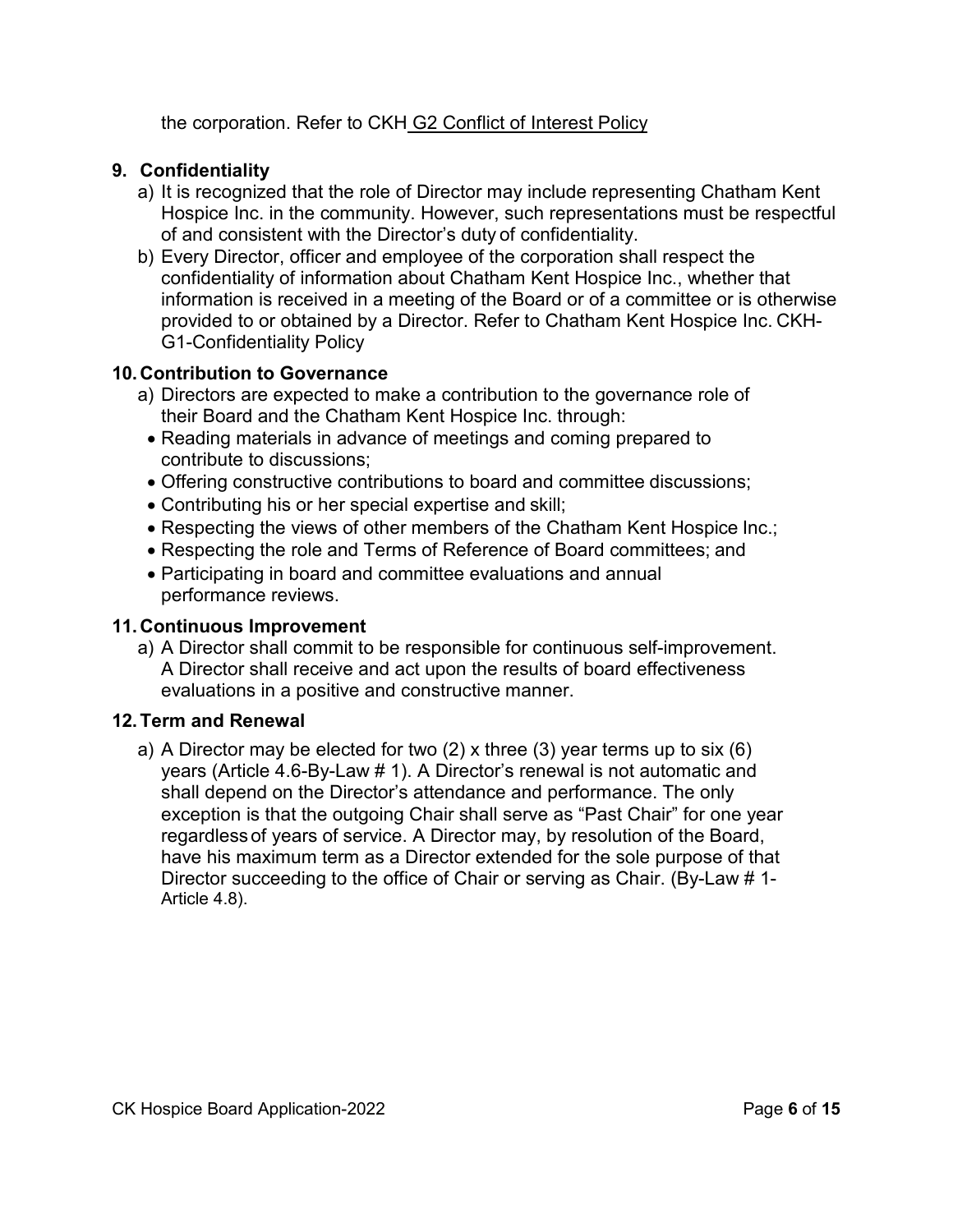## **13. Board Spokesperson**

- a) The Board has adopted a policy with respect to designating a spokesperson on behalf of the Board. Only the Chair or designate may speak on behalf of the Board. The Executive Director/ ED designate may speak on behalf of the organization.
- b) No Director speaks or makes representations on behalf of the Board unless authorized by the chair of the Board. When so authorized, the Board members representations must be consistent with accepted positions and policies of the Board.

### **14. Media Contact and Public Discussion**

a) News media contact and responses and public discussions of Chatham Kent Hospice Inc.'s affairs are to be made through the Board's authorized spokespersons. Any Director who is questioned by news reporters or other media representatives must refer such individuals to the appropriate representatives of the corporation.

### **15. Board Solidarity**

a) Directors acknowledge that properly authorized Board actions must be supported by all Directors. The Board speaks with one voice. Those Directors who have abstained or voted against a motion must adhere to and support the decision of the majority of the Directors.

### **16.** Chatham Kent Hospice Inc. Board members contribute to effective governance by;

- a) Being clear about the Board's role in providing strategic direction.
- b) Understanding Chatham Kent Hospice Inc. structure and decisionmaking process.
- c) Understanding and functioning with a broad view.
- d) Attending 75% of all meetings and participating actively in them.
- e) Preparing for meetings by reading materials in advance.
- f) Responding to requests for information or action.
- g) Being open, frank, clear and concise when speaking.
- h) Being respectful of others.
- i) Expressing commitment to the organization and willingness to take on appropriate roles.
- j) Voicing conflicting opinions during board and committee meetings but respecting the decision of the majority even when the Director does not agree with it;
- k) Respecting the role of the Chair;
- l) Contributing to a relaxed, collegial climate during meetings, with adequate time for discussion.
- m)Keeping informed, sharing information with others, and proactively communicating with other Board members and staff.
- n) Participating in Board activities such as orientation, recognition and key events as well as evaluation.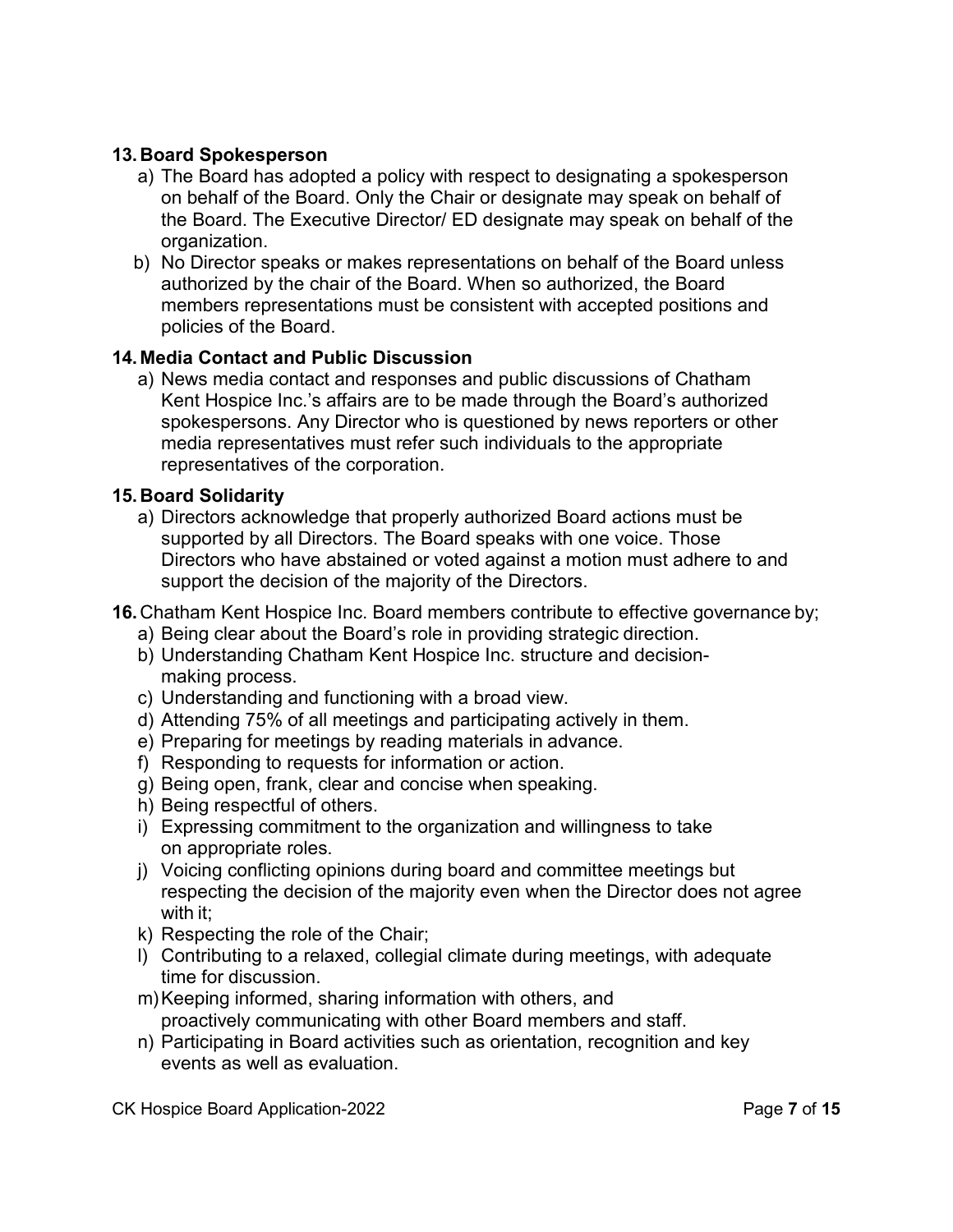

### **Chatham Kent Hospice Inc. Extracted from the Governance Policy CKH-G7-Role of the Board**

# **1. Oversight of Management**

The Board recruits and supports the Executive Director by collaborating with St. Andrew's Residence Board of Directors to:

- a. develop and approve the Executive Director job description,
- b. undertake an Executive Director recruitment process and appoint the Executive Director,
- c. review and approve the Executive Director's annual performance goals,
- d. review Executive Director performance and determine Executive Director compensation,
- e. ensure protocol for action to deal with absence of Executive Director,
- f. exercise oversight of the Executive Director's supervision of senior staff as part of the Executive Director's annual review.

### **2. Strategic Planning and Mission, Vision and Values**

As part of its responsibilities, the Board will:

- a. participate in the formulation and adoption of Chatham Kent Hospice Inc.'s mission, vision and values,
- b. participate in the development of and ultimately approve a strategic plan that is consistent with the mission, and values, which will enable Chatham Kent Hospice Inc.to realize its vision,
- c. oversee Chatham Kent Hospice Inc. operations for consistency with the strategic plan and strategic directions,
- d. receive regular briefings or progress reports on implementation of strategic directions and initiatives,
- e. ensure that its decisions are consistent with the strategic plan and the mission, vision and values,
- f. lead an annual review of the strategic plan as part of a regular annual planning cycle.

# **3. Quality and Performance Measurement and Monitoring**

The Board is responsible for establishing a process and a schedule for monitoring and assessing performance in areas of Board responsibility including:

- a. fulfillment of the strategic directions in a manner consistent with the mission, vision and values,
- b. oversight of management performance,
- c. quality of client care and hospice services,
- d. financial conditions,
- e. external relations,
- f. Board's own effectiveness,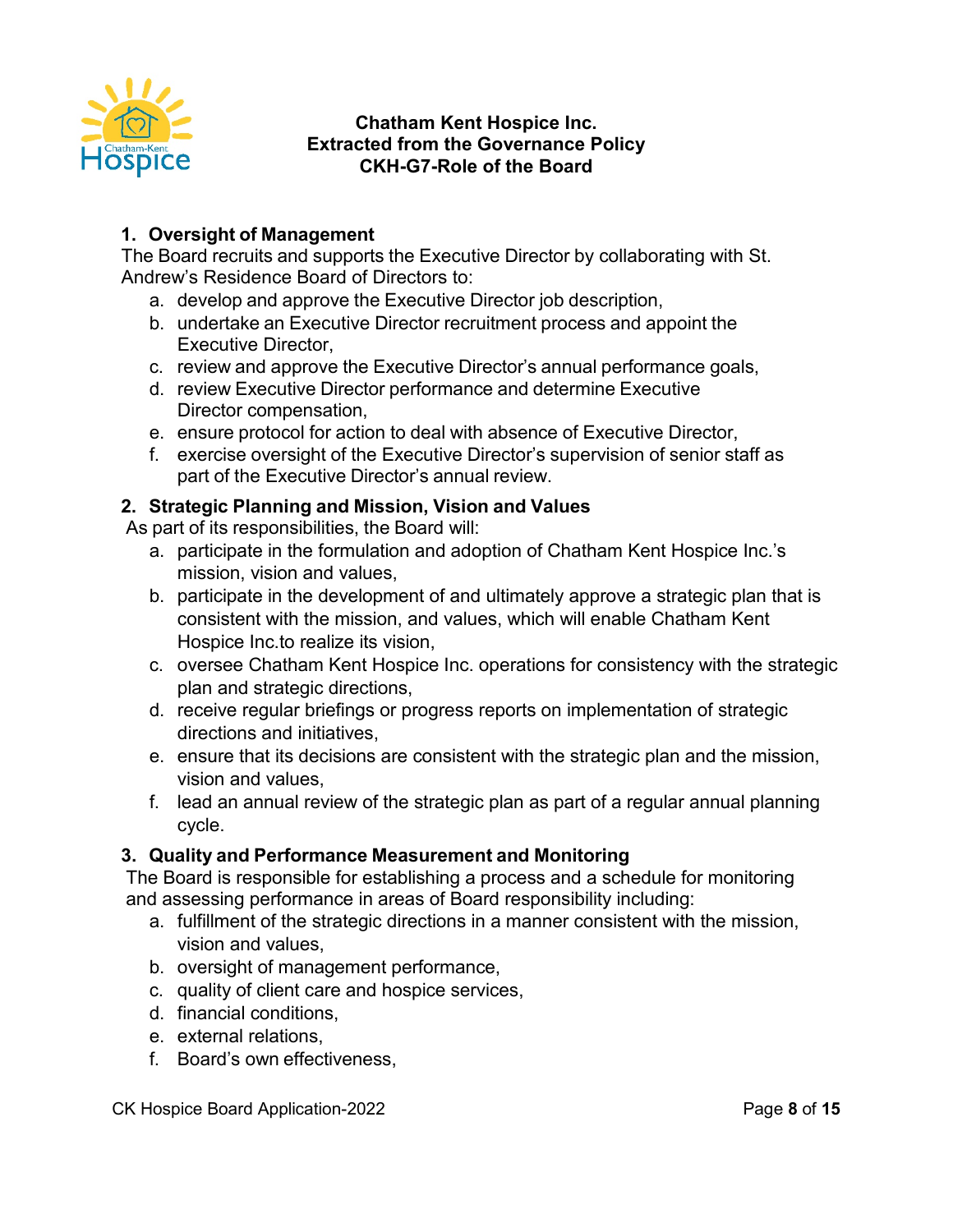The Board:

- a. ensures that management has identified appropriate measures of organizational performance,
- b. monitors Chatham Kent Hospice Inc. and Board performance against Board approved performance standards and indicators,
- c. ensures that management has plans in place to address variances from performance standards indicators and the Board oversees implementation of remediation plans.

# **4. Financial Oversight**

The Board:

- a. is responsible for stewardship of financial resources including ensuring availability of, and overseeing allocation of, financial resources,
- b. approves policies for financial planning,
- c. approves the annual operating and capital budgets,
- d. monitors financial performance against budget,
- e. approves investment policies and monitors compliance,
- f. ensures the accuracy of financial information through oversight of management and approval of annual audited financial statements,
- g. ensures management has put measures in place to ensure the integrity of internal controls.

# **5. Risk Identification and Oversight**

The Board:

- a. is responsible to be knowledgeable about risks inherent in Chatham Kent Hospice Inc. operations and to ensure that appropriate risk analysis is performed as part of Board decision-making,
- b. oversees management's risk management program,
- c. ensures that appropriate programs and processes are in place to protect against risk,
- d. is responsible for identifying unusual risks to the organization and ensuring that there are plans in place to prevent and manage such risks.

# **6. Stakeholder Communication and Accountability**

The Board:

- a. identifies Chatham Kent Hospice Inc. stakeholders and understands stakeholder accountability,
- b. ensures the organization appropriately communicates with stakeholders in a manner consistent with accountability to stakeholders,
- c. contributes to the maintenance of strong stakeholder relationship
- d. performs advocacy on behalf of Chatham Kent Hospice Inc. with stakeholders where required in support of the mission, vision, values and strategic directions of Chatham Kent Hospice Inc..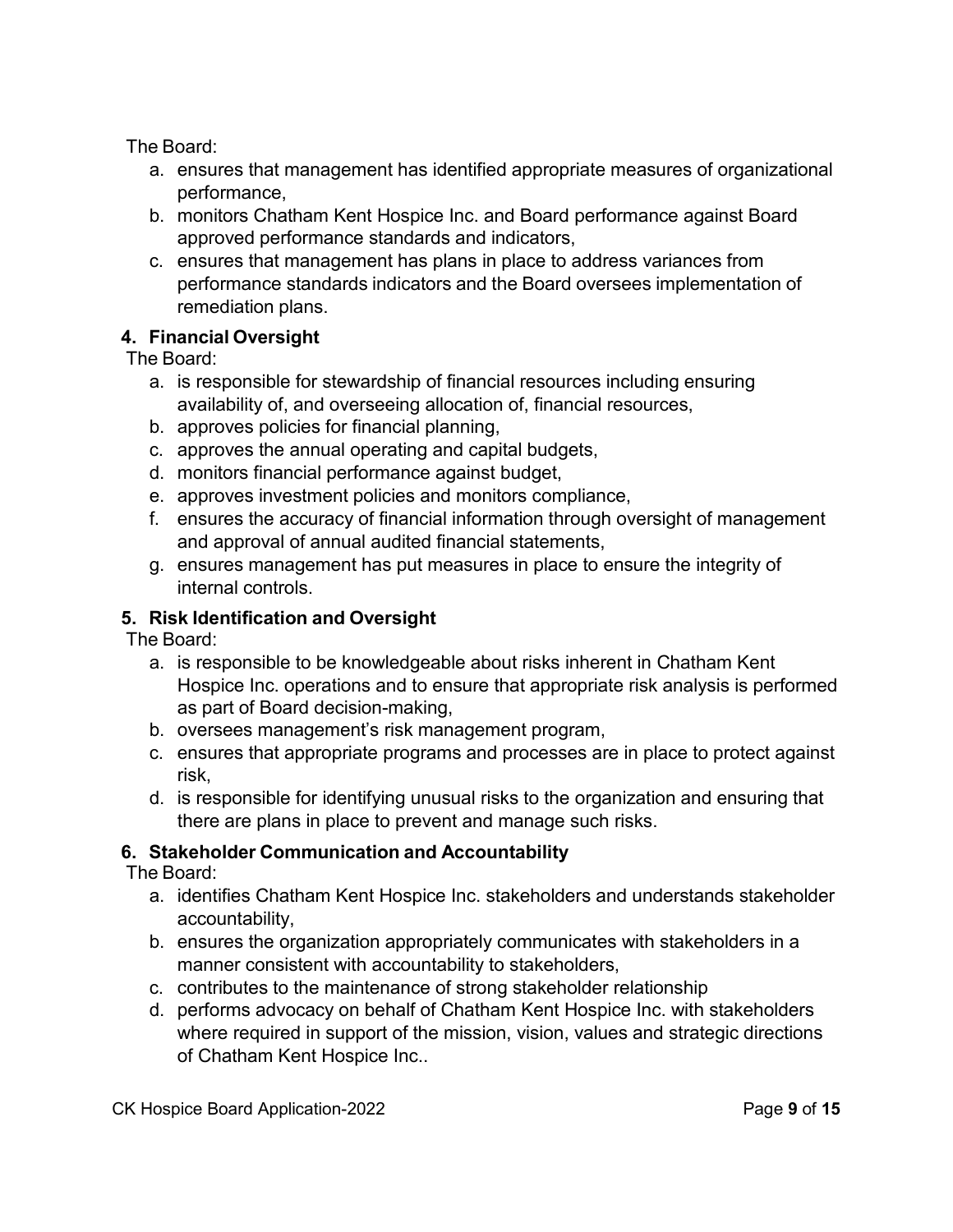### **7. Governance**

The Board:

- a. is responsible for the quality of its own governance,
- b. establishes governance structures to facilitate the performance of the Board's role and enhance individual Director performance,
- c. is responsible for the recruitment of a skilled, experienced and qualified Board,
- d. ensures ongoing Board training and education,
- e. assesses and reviews its governance through evaluating Board structures including;
	- Board recruitment processes,
	- Board composition and size,
	- number of committees and their Terms of Reference,
	- processes for appointment of committee chairs,
	- processes for appointment of Board officers,
	- and, other governance processes and structures.

### **8. Fundraising**

- a. Chatham Kent Hospice Inc. relies on fundraising through the Chatham-Kent Hospice Foundation for a significant portion of its funding.
- b. Each Director is expected to participate in assisting Chatham-Kent Hospice Foundation in achieving its fundraising goals. This includes personal participation and facilitating relationships on behalf of Chatham Kent Hospice Inc.
- **9. Officers of the Board** (By-Law # 1, Ver. 6. Article 9)
	- a. The Board appoints the officers of the board at the first meeting immediately following the AGM, based on a slate provided by the Governance Committee. Officers are experienced and engaged members of the Board who have demonstrated leadership qualities and dedication to the work of Chatham Kent Hospice Inc. and who have agreed to serve as an officer.
	- b. Usually, the following are appointed: Chair, Vice Chair, Treasurer and Secretary. The Officers shall hold office for one (1) year from the date of appointment or until their successors are appointed in their place and shall be eligible for reappointment. When available the office of Past Chair would be appointed for a 1 year term.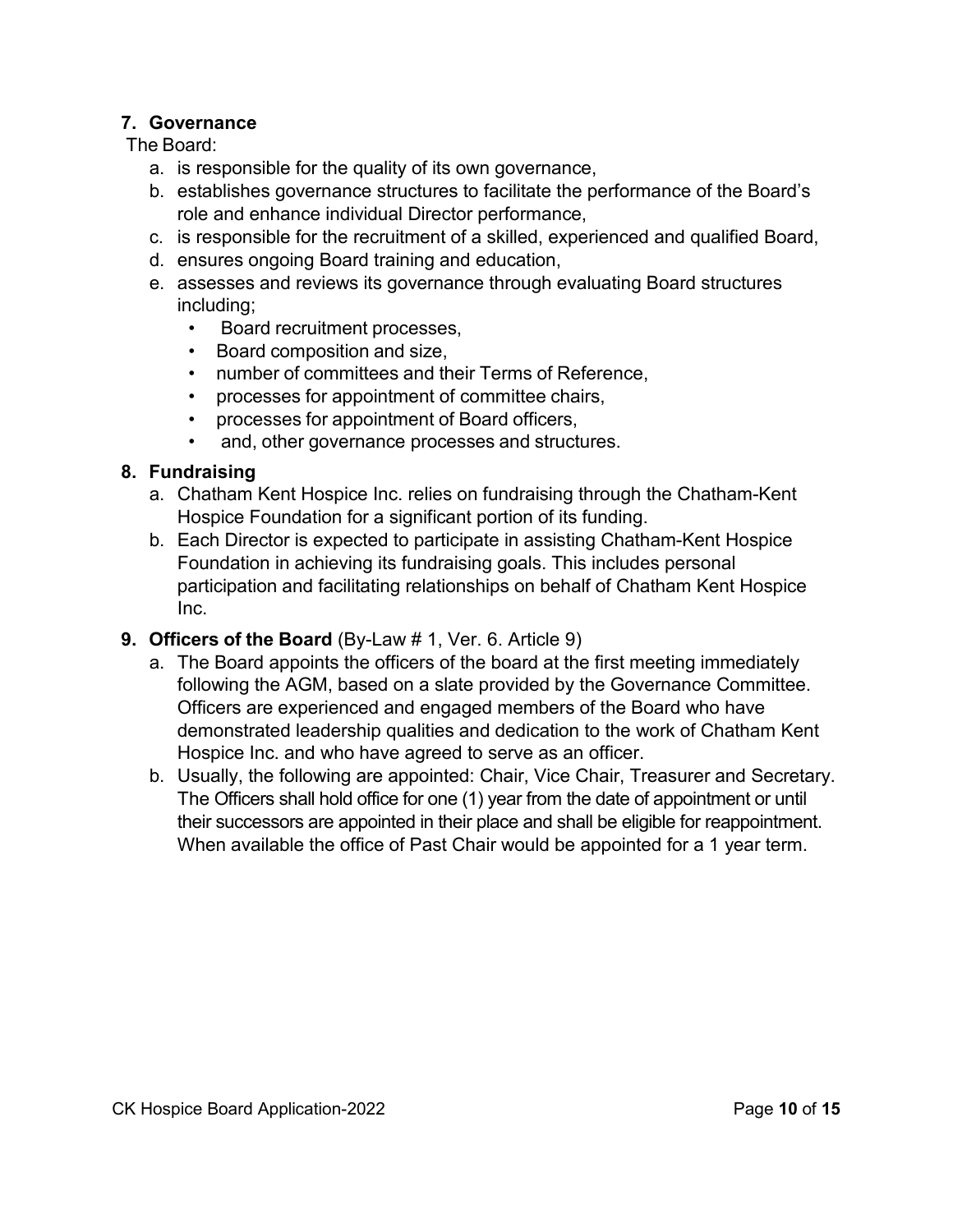

### **Chatham Kent Hospice Inc. Extracted from the Governance Policy CKH-G4-Code of Conduct**

## **1. Directors' Duties**

- a. All Directors of Chatham Kent Hospice Inc. stand in fiduciary relationship to the corporation. As fiduciaries, Directors act honestly, in good faith, and in the best interests of Chatham Kent Hospice Inc..
- b. Directors and committee members are expected to attend all meetings to which they are assigned.
- c. It is recognized that Directors and committee members may be unable to attend some meetings due to conflicts with other commitments or other unforeseen circumstances. An attendance rate of 75% is minimum as referenced in Policy CKH-G3-Board & Committee Meeting Attendance.
- d. Directors will be held to strict standards of honesty, integrity and loyalty. A Director does not put personal interests ahead of the best interests of the corporation.
- e. Directors avoid situations in which their personal interests will conflict with their duties to the corporation. Directors also avoid situations in which their duties to the corporation may conflict with duties owed elsewhere.
- f. In addition, all Directors must respect the confidentiality of information about the corporation.

### **2. Best Interests of the Corporation**

a. Directors must act solely in the best interests of the corporation. All Directors, including ex-officio Directors, are held to the same duties and standard of care.

### **3. Confidentiality**

a. It is recognized that the role of Director may include representing Chatham Kent Hospice Inc. in the community. However, such representations must be respectful of and consistent with the Director's duty of confidentiality. In addition, the Chair is the only official spokesperson for the Board. Every Director, officer and employee of the corporation shall respect the confidentiality of information about Chatham Kent Hospice Inc., whether that information is received in a meeting of the Board or of a committee or is otherwise provided to or obtained by a Director.

### **4. Respectful Conduct**

- a. It is recognized that Directors bring to the Board diverse background, skills and experience. Directors will not always agree with one another on all issues. All debates take place in an atmosphere of mutual respect and courtesy.
- b. All Directors are expected to be objective and willing to listen with an open mind, giving priority to Chatham Kent Hospice Inc. as a whole and to help the Board arrive at appropriate group decisions. The authority of the Chair must be respected by all Directors.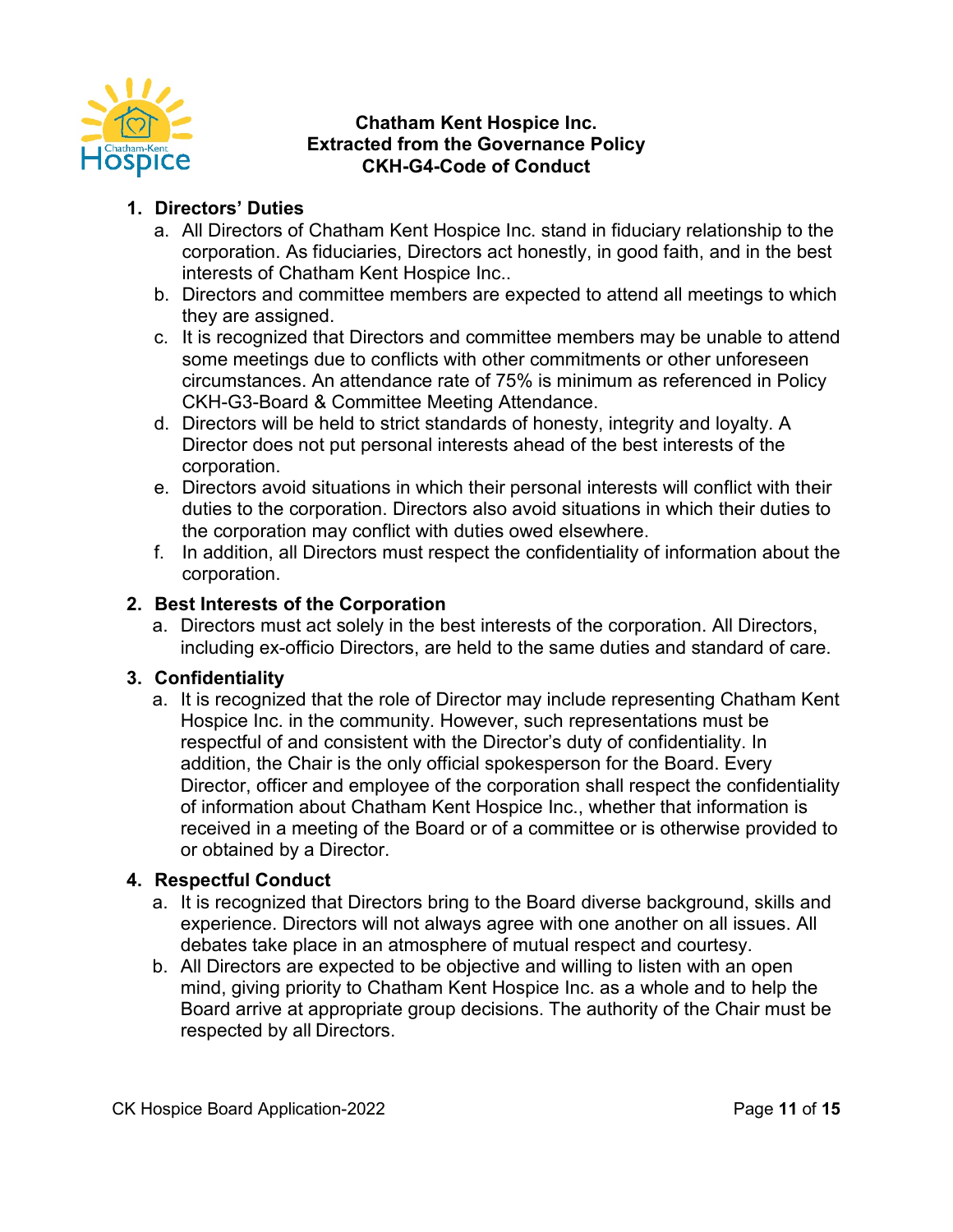# **5. Obtaining Advice of Counsel**

a. Request to obtain outside opinions or advice regarding matters before the Board may be made through the Chair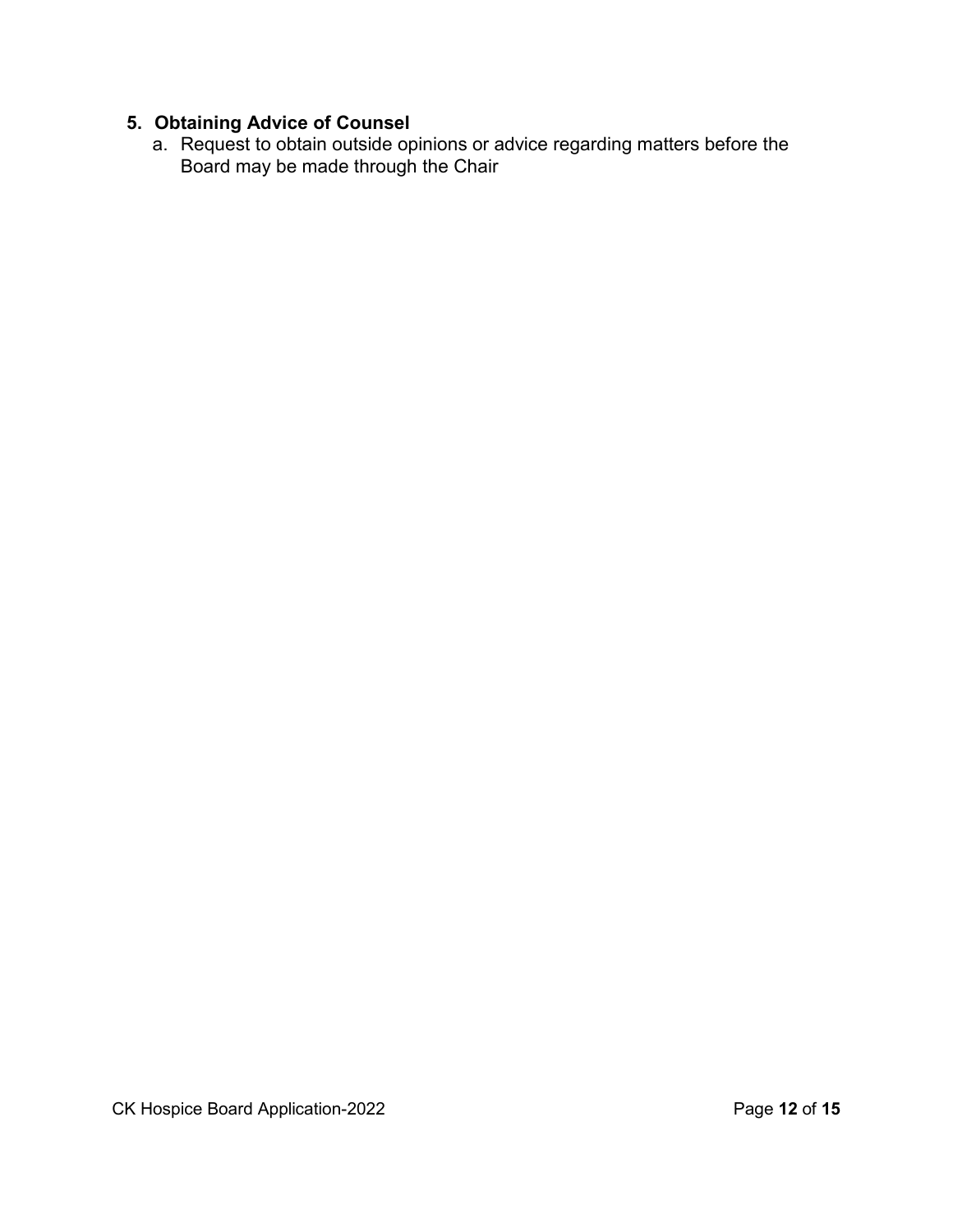

### **Chatham Kent Hospice Inc. Extracted from the Governance Policy CKH-G2-Conflict of Interest**

# **1. Description of Conflict of Interest**

- a. No Volunteer or external organization shall gain in any way from involvement with the Chatham Kent Hospice Inc. except through strict adherence to the conflict of interest procedure.
- b. The situations in which potential conflict of interest may arise cannot be exhaustively set out but some general examples are included below.
- c. Conflicts generally arise in the following situations:
	- i. **Interest of a Volunteer "Wearing Two Hats"** When a Volunteer transacts with the corporation directly or indirectly. When a Volunteer has a significant direct or indirect interest in a transaction or contract with the corporation. Failing to disclose is an offence under the Corporations Act, resulting in liability being imposed on the Volunteer for any profit realized from the contract and a penalty on conviction.
	- ii. **Interest of a Relative** When the corporation conducts business with suppliers of goods or services or any other party of which a relative or member of the household of a Volunteer is a principal, officer or representative. **Gifts** When a Volunteer or a member of the Volunteer's household or any other person or entity designated by the Volunteer, accepts gifts, payments, services or anything else of more than a token or nominal value from a party with whom the corporation may transact business (including a supplier of goods or services) for the purposes of (or that may be perceived to be for the purposes of) influencing an act or decision of the Board.
	- iii. **Acting for an Improper Purpose** When Volunteers exercise their powers motivated by self-interest or other improper purposes. Volunteers must act solely in the best interest of the corporation. Volunteers who are nominees of a particular group must act in the best interest of the corporation even if this conflicts with the interests of the nominating party.
	- iv. **Appropriation of Corporate Opportunity** When a Volunteer diverts to his or her own use an opportunity or advantage that belongs to the corporation.

# **2. Procedure**

a. Volunteers and their businesses are allowed to supply services, products and enter into contracts with the CKH provided they closely follow the following process. The purpose of the process is to eliminate any real or perceived conflict of interest, or unfair advantage that the Hospice Volunteers might have over the general public. The effect of such an unfair advantage would be to damage the reputation of the CKH or its leadership.

### **3. The Process**

a. The Volunteer will declare their conflict of interest (or their perception of another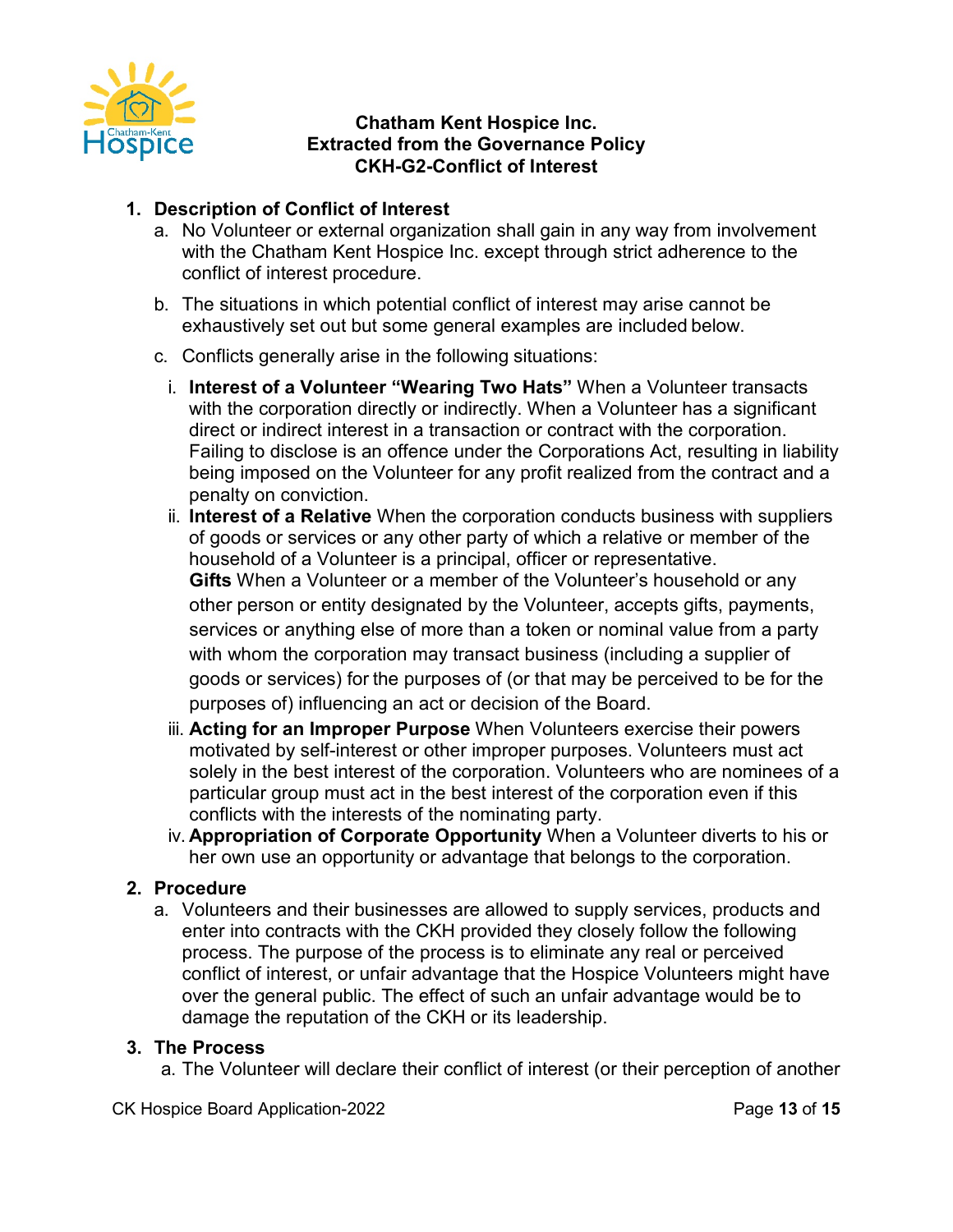Volunteer's) at the first meeting of the Volunteers after which they became aware;

- i. Request that the declaration be recorded in the minutes of that meeting;
- ii. The presiding chairperson to determine what level of participation is appropriate as follows:
- iii. Leave room during discussion
- iv. Stay but do not participate
- v. Stay, participate but do not vote
- vi. The presiding chairperson to notify the Executive Director if not present.
- b. If there is a disagreement about whether a conflict of interest exists, the matter shall be decided by the presiding chairperson, subject to challenge by a majority vote of the remaining Volunteers present at the meeting. The Volunteer who is the subject of the issue shall not vote on any appeal of the chairperson's decision.

### **4. Process for Resolution of Conflicts and Addressing Breaches of Duty**

- a. All Volunteers shall comply with the requirements of the By-laws. It is acknowledged that not all conflicts or potential conflicts may be satisfactorily resolved by strict compliance with the by-laws. There may be cases where the perception of a conflict of interest or breach of duty may be harmful to the corporation not withstanding that there has been compliance with the by-laws.
- b. A Volunteer may be referred to the process outlined below in any of the following circumstances:
	- *i. Circumstances for Referral*

Where any Volunteer believes that that Volunteer or another Volunteer:

- 1. Has breached their duties to the corporation;
- 2. Is in a position where there is a potential breach of duty to the corporation;
- 3. Is in a situation of actual or potential conflict of interest; or,
- 4. Has behaved or is likely to behave in a manner that is not consistent with the highest standards of public trust and integrity and such behavior may have an adverse impact on the corporation.

### *ii. Process for Resolution*

The matter shall be referred to the following process:

- 1. Refer matter to the Chair or where the issue may involve the Chair, to any Vice-Chair, with notice to the Executive Director.
- 2. Chair (or Vice-Chair as the case may be) may either (i) attempt to resolve the matter informally, or (ii) refer the matter to an *ad hoc*  sub-committee of the Board established by the Chair in which the sub-committee shall report to the Board.
- 3. If the matter cannot be informally resolved to the satisfaction of the Chair (or Vice-Chair as the case may be), the Volunteer referring the matter and the Volunteer involved, then the Chair shall refer the matter to the process in (b)(ii) above.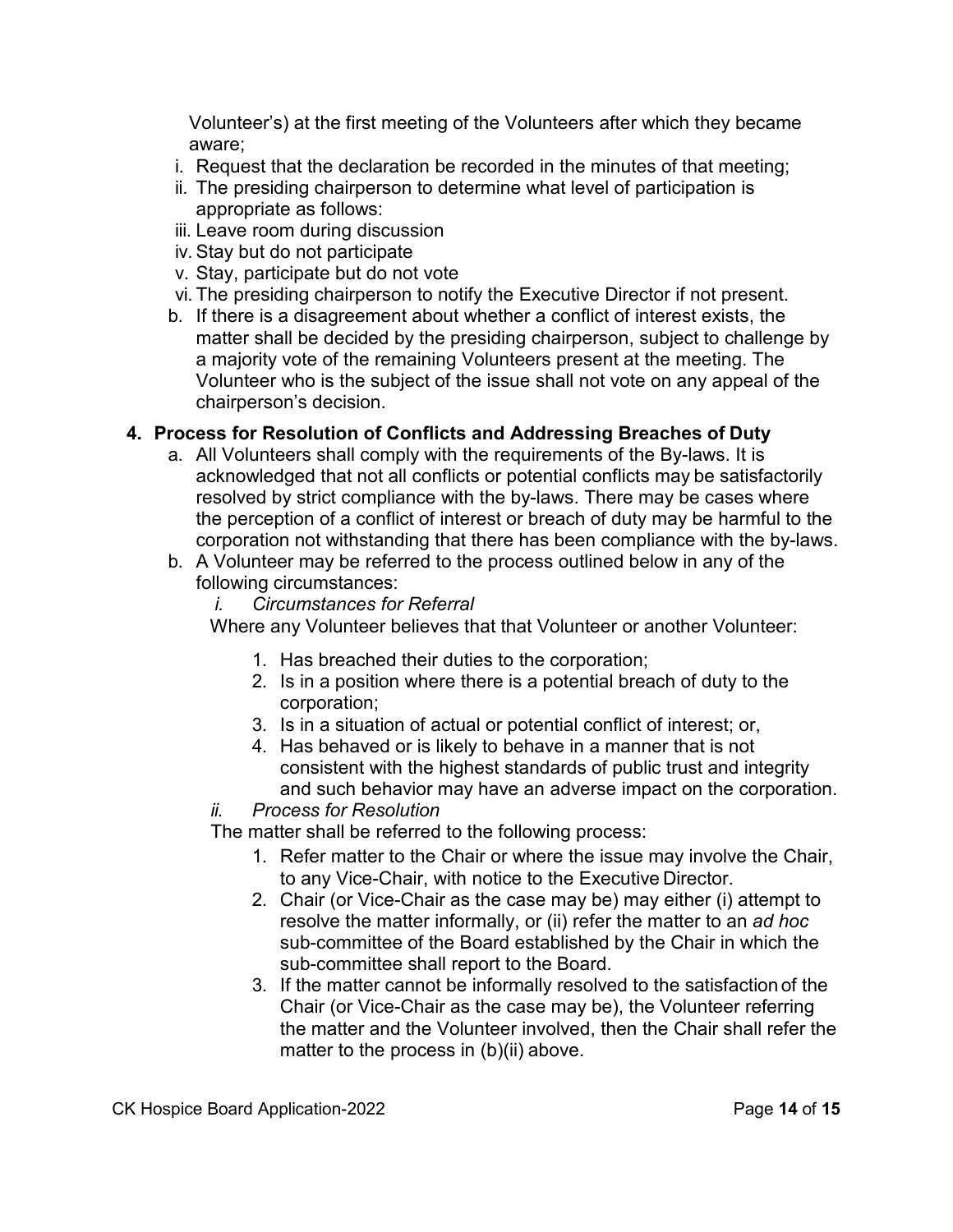

### **Chatham Kent Hospice Inc. Extracted from the Governance Policy CKH-1-Confidentiality**

# **1. Policy**

**a.** The volunteers shall not disclose or discuss confidential information concerning the business and affairs of Chatham Kent Hospice Inc. and its affiliates (Chatham-Kent Hospice Foundation, St. Andrew's Residence, Chatham and its affiliates) except as required in performance of regular duties.

### **2. Procedure**

**b.** Each Volunteer shall sign a confidentiality agreement.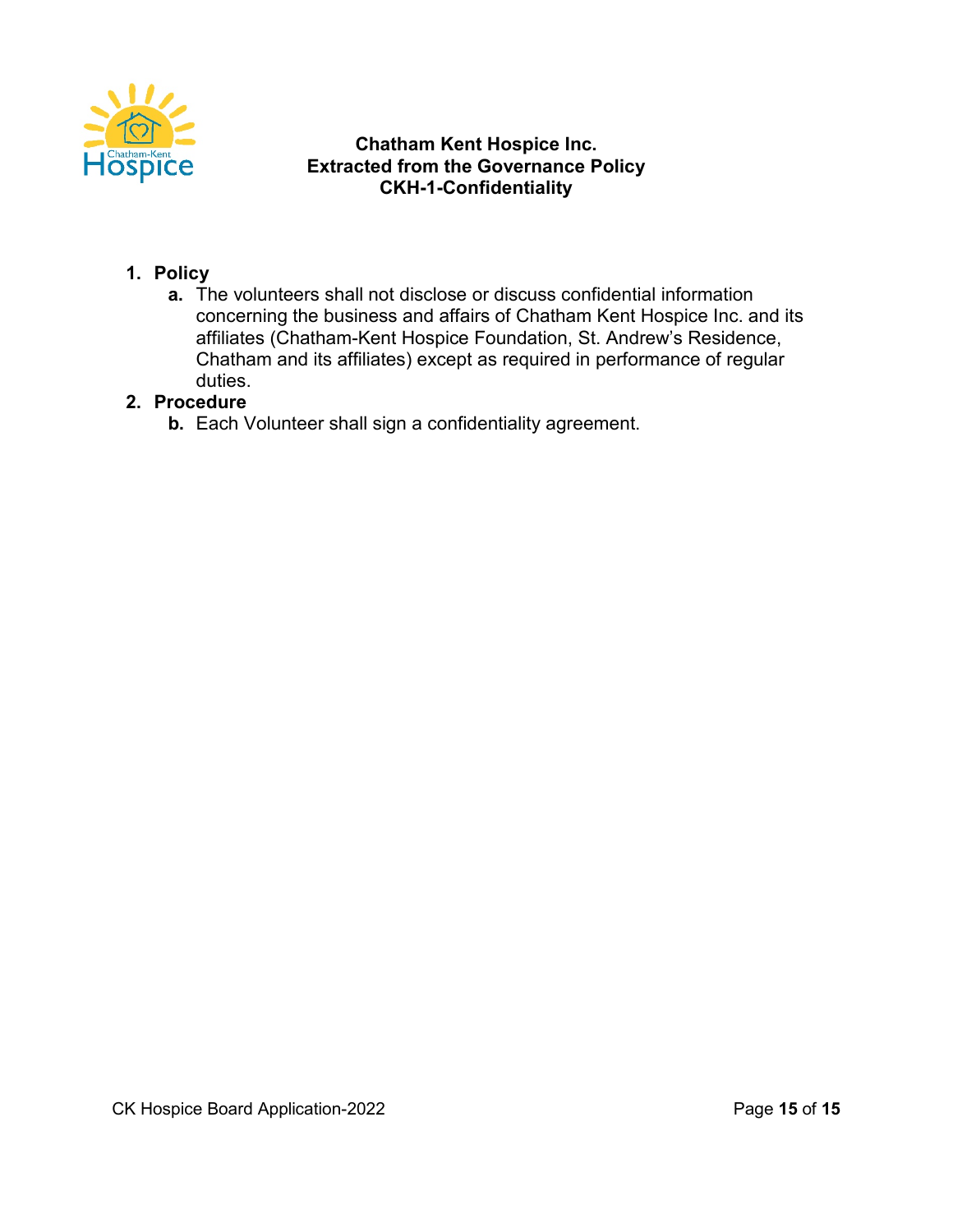

# CHATHAM KENT HOSPICE INC. Volunteer/Board Confidentiality Agreement

Name of Volunteer/Board Member:

By signing this agreement, I agree to;

- Refrain from discussing internal organizational matters or developments with anyone outside of the organization, except as required in performance of regular duties.
- Treat all Chatham-Kent Hospice clinical, administrative and financial information about residents, clients, their families, and employees/volunteers as confidential information
- Ensure that private and confidential information is not inappropriately accessed used or disclosed either directly by me or by virtue of my password to systems.
- Ensure that information discussed at meetings remains confidential unless otherwise specified.
- Ensure confidential information is not shared through any channel of communication including social media.

If I am uncertain of the applicability of this agreement or individual responsibilities relating to it I will seek clarification and guidance before acting, from the Board Chair.

I understand and agree to abide by the conditions outlined in this agreement, which will remain in force even if I cease to have an association with Chatham Kent Hospice Inc.

Date: \_\_\_\_\_\_\_\_\_\_\_\_\_\_\_\_\_\_\_

Name *(please print)* \_\_\_\_\_\_\_\_\_\_\_\_\_\_\_\_\_\_\_\_\_\_\_ Signature\_\_\_\_\_\_\_\_\_\_\_\_\_\_\_\_\_\_\_\_\_\_\_

Name of Witness *(please print) \_\_\_\_\_\_\_\_\_\_\_\_\_\_\_\_\_\_\_\_\_\_\_\_\_*Signature\_\_\_\_\_\_\_\_\_\_\_\_\_\_\_\_\_\_

Chatham Kent Hospice Inc. CKH-G1-Appendix A-Confidentiality Agreement Revised October, 2020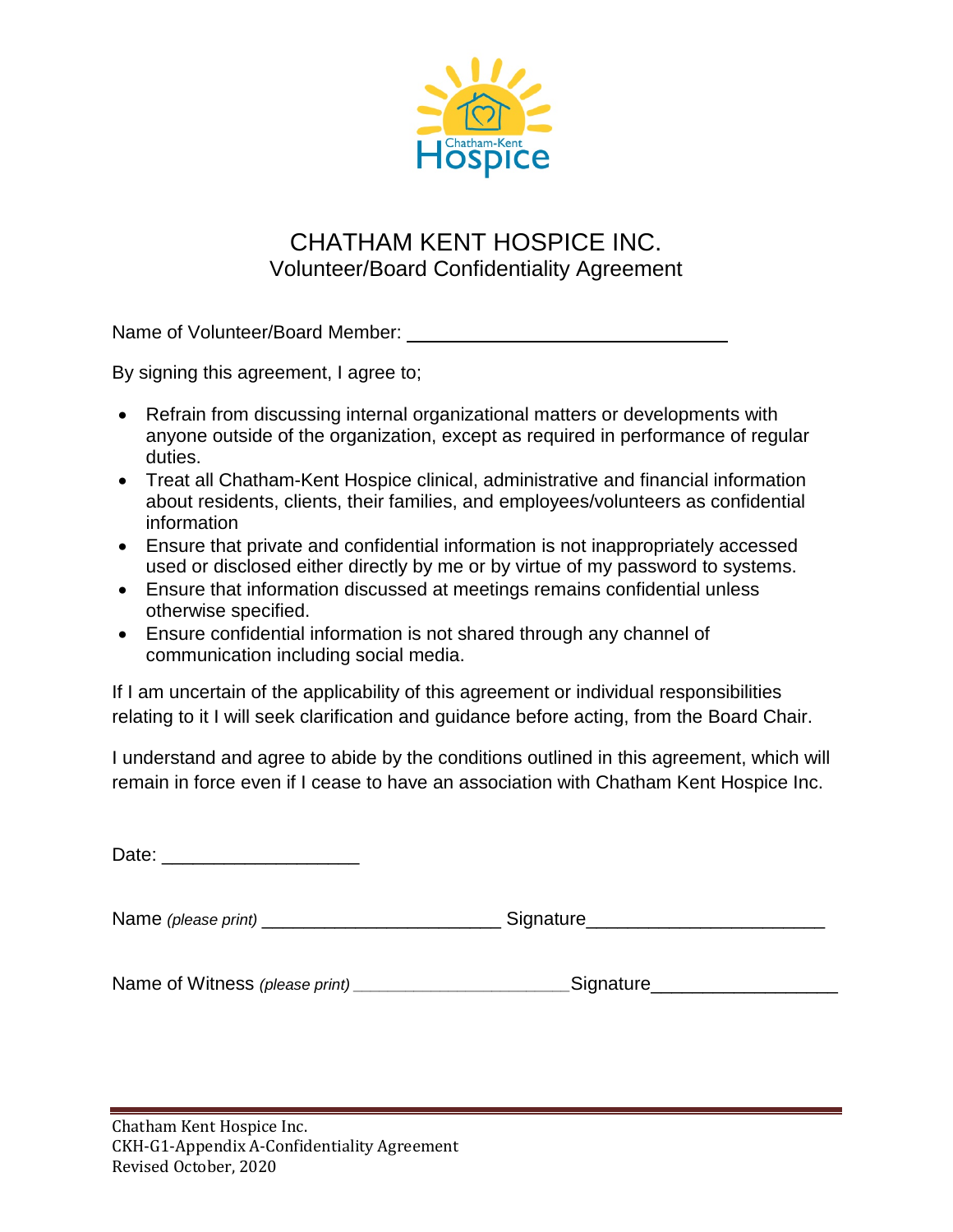

The following information is provided with respect to my application for nomination to the Board of Directors.

I have also attached the following:

A brief Bio Up-to-date resume

| Please indicate preference√                                                           |  |
|---------------------------------------------------------------------------------------|--|
| I wish to be considered for a Director on the Board                                   |  |
| I wish to be considered for a Community Representative<br>only                        |  |
| I wish to be considered for either a Director or a<br><b>Community Representative</b> |  |

| Contact Information (please indicate your preferred contact method) |                 |               |                  |         |              |
|---------------------------------------------------------------------|-----------------|---------------|------------------|---------|--------------|
| Surname:                                                            |                 |               | First Name:      |         |              |
| Address:<br>Include Street and PO Box<br>Number if applicable       | Home            | <b>Street</b> |                  |         | PO Box       |
|                                                                     |                 |               |                  |         |              |
|                                                                     |                 | City          |                  | Ontario | Postal Code: |
|                                                                     | <b>Business</b> |               |                  |         |              |
|                                                                     |                 | City          |                  | Ontario | Postal Code: |
| Email Address (please indicate preferred email)                     |                 |               |                  |         |              |
| Home:                                                               |                 |               | <b>Business:</b> |         |              |
| Phone (please indicate preferred phone number)                      |                 |               |                  |         |              |
| Home:                                                               |                 | Cell Number:  |                  |         |              |
| Assistant Contact Information (if applicable)                       |                 |               |                  |         |              |
| Name:                                                               |                 |               | Email Address:   |         |              |
| Phone:                                                              |                 |               |                  |         |              |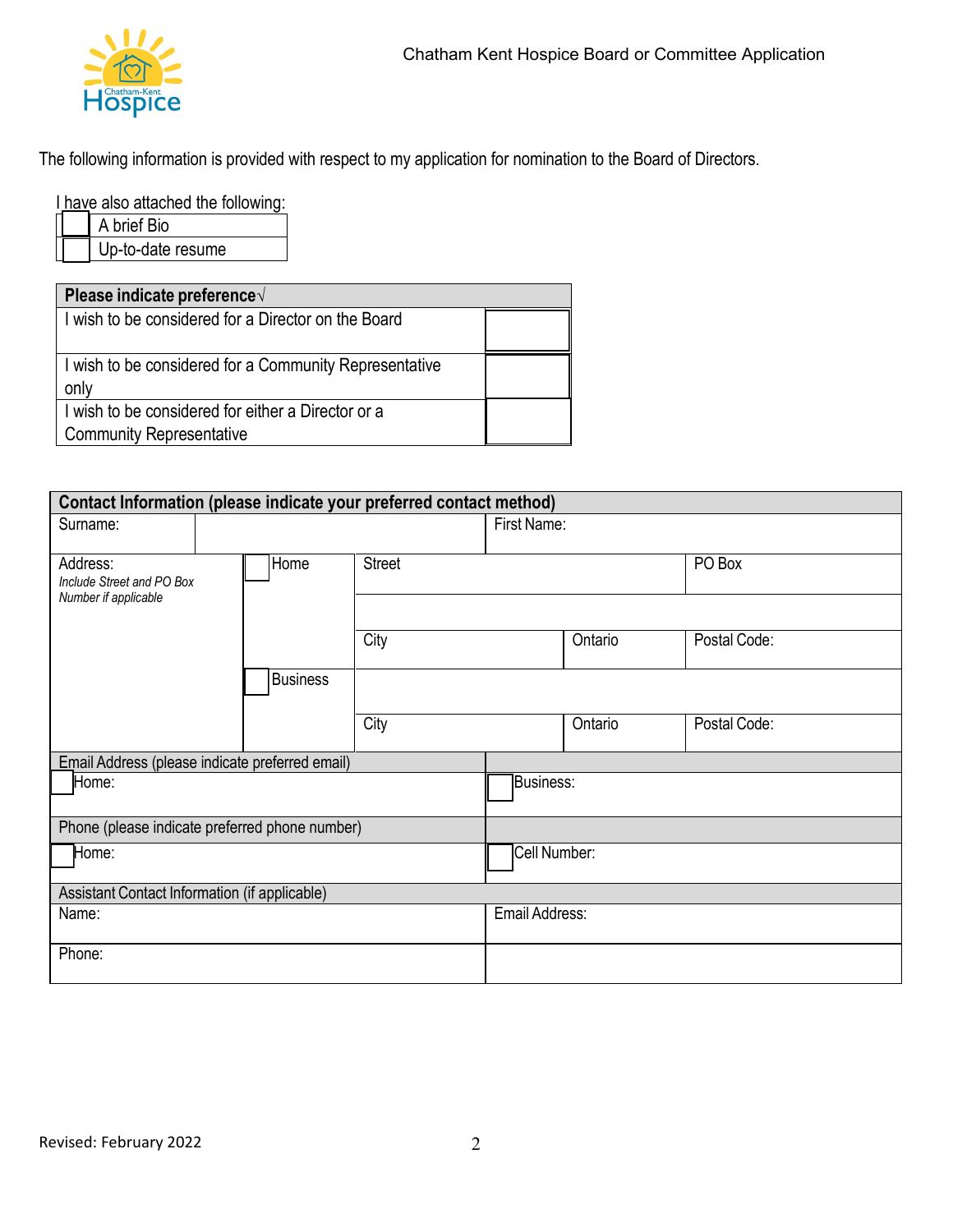| Please list current or prior board experience:                                                                                      |                |  |  |  |
|-------------------------------------------------------------------------------------------------------------------------------------|----------------|--|--|--|
|                                                                                                                                     |                |  |  |  |
|                                                                                                                                     |                |  |  |  |
| Please indicate if there are areas of board activity/responsibility that are of particular interest to you.                         |                |  |  |  |
| <b>Finance</b>                                                                                                                      | <b>Quality</b> |  |  |  |
| Governance                                                                                                                          |                |  |  |  |
|                                                                                                                                     |                |  |  |  |
| What skills/areas of expertise can you bring to the board?                                                                          |                |  |  |  |
|                                                                                                                                     |                |  |  |  |
|                                                                                                                                     |                |  |  |  |
| Please describe any linkages you may have had with various health/palliative care groups within this or another community:          |                |  |  |  |
|                                                                                                                                     |                |  |  |  |
| Please indicate if you are fluent in the French Language                                                                            |                |  |  |  |
|                                                                                                                                     |                |  |  |  |
| Should you wish to self-identify as a member of a traditionally under-represented group, please check off the appropriate category: |                |  |  |  |
| Persons with special health considerations or disabilities<br>Visible Minorities   Indigenous People   LGBTQIA2S+                   |                |  |  |  |
|                                                                                                                                     |                |  |  |  |
|                                                                                                                                     |                |  |  |  |
|                                                                                                                                     |                |  |  |  |
|                                                                                                                                     |                |  |  |  |
|                                                                                                                                     |                |  |  |  |
|                                                                                                                                     |                |  |  |  |